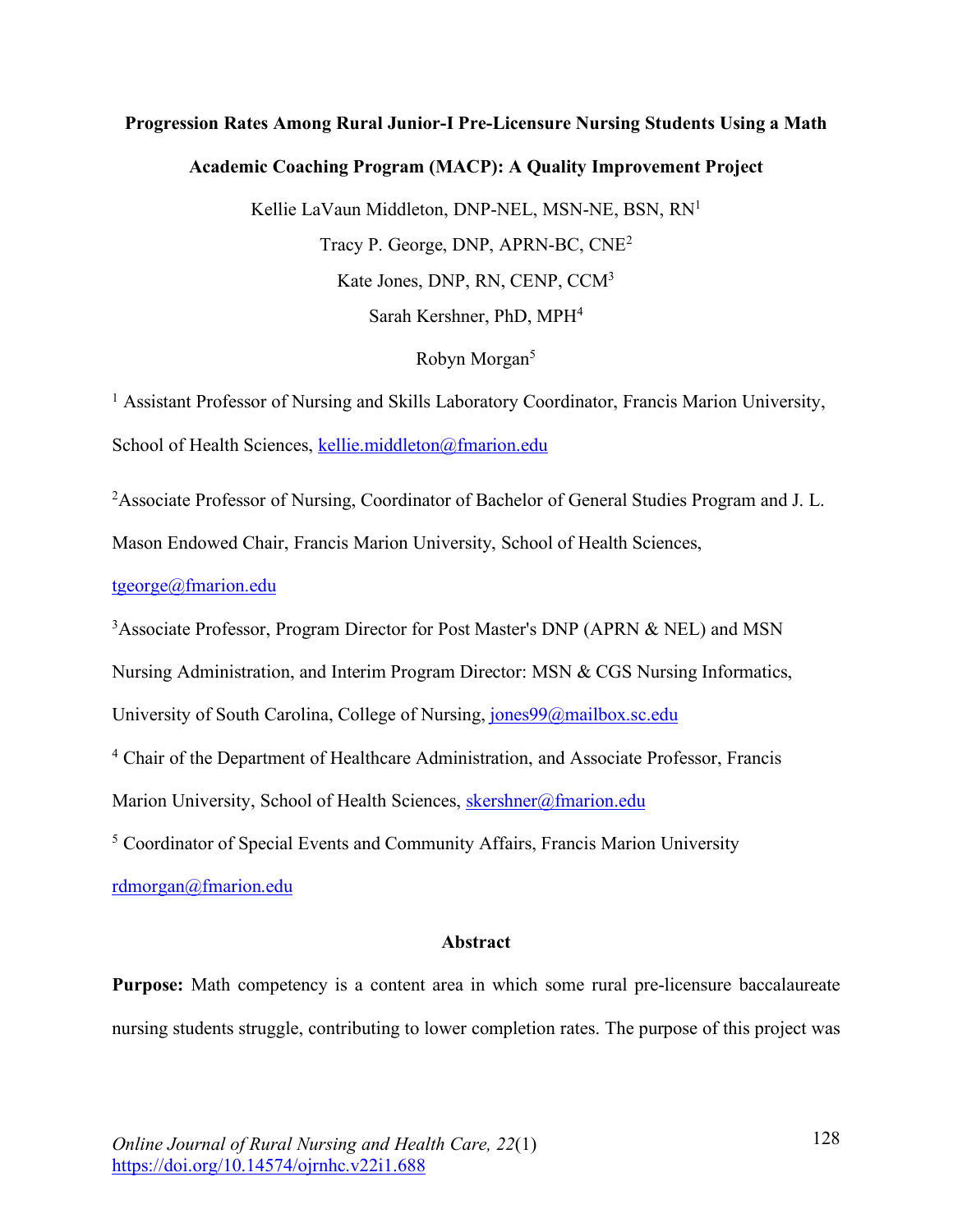to determine if a Math Academic Coaching Program (MACP) can increase first semester nursing student success with math proficiency in medication dosage calculations.

**Sample:** First semester Bachelor of Science nursing students at a rural, public university in the Southeastern United States participated in this study.

**Method:** Six online learning modules were provided. A quantitative, quasi-experimental approach was used to measure successful completion of the Medication Dosage Competency Exam (MDCE) and Junior-I progression using frequency distributions and means to compare MACP group to the traditional teaching math group. Participation was voluntary.

**Findings:** The MACP improved MDCE scores and progression rates compared to previous semesters of students who did not complete the MACP.

**Conclusion:** The MACP was an effective way to teach math skills to rural first-semester nursing students, assist them in success in the MDCE, and increase patient safety through proper medication calculations and dosing.

*Keywords*: nursing students, drug dosage calculations, academic success, rural nursing education

## **Progression Rates Among Rural Junior-I Pre-Licensure Nursing Students Using a Math Academic Coaching Program (MACP): A Quality Improvement Project**

Student completion rates remain a major concern for many nursing schools or colleges due to the difficult and rigorous curriculum of nursing education (Barbe et al., 2018). Student completion is defined as the percentage of students who graduate within a defined period of time (Barbe et al., 2018).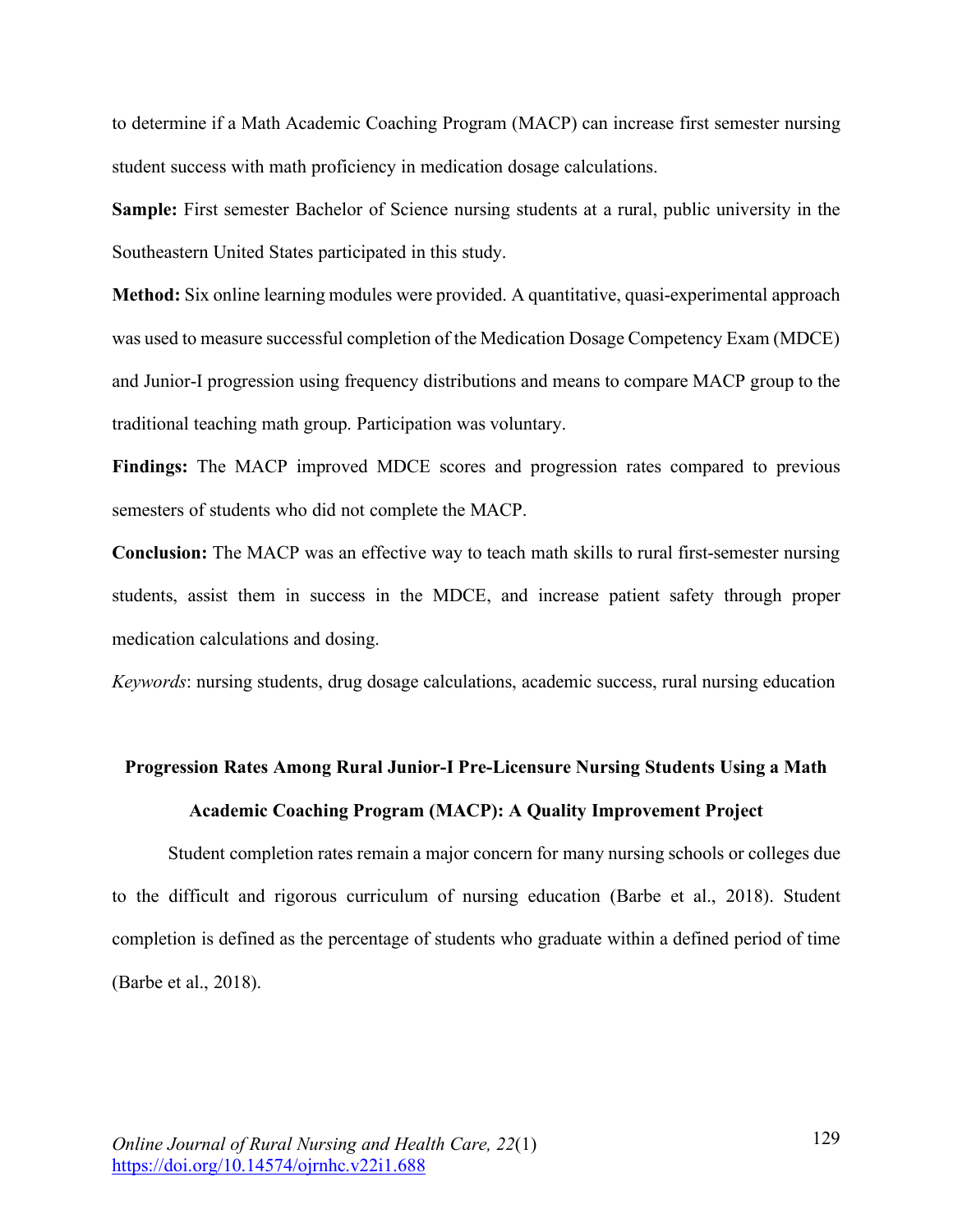#### **Background**

Academic coaching is one strategy to assist students in achieving academic success in nursing programs (Bumby, 2020; National Council of State Boards of Nursing, 2013). Universities and colleges that offer additional academic student support, based on student needs and availability of nursing program services, have shown high satisfaction ratings and positive learning outcomes among student participants (Tantillo et al., 2017). Student success services, specifically academic coaching, aim to identify and remove obstacles and generate various opportunities that allow advancement in academic development and improved successful student outcomes (University of Maryland, 2019). Bumby (2020) found that academic coaching along with electronic resources was associated with improved student success.

Factors that directly influence success or failure in nursing school include age, gender, and ethnicity (Lancia et al., 2013). Barbe and colleagues (2018) found that students with diverse racial, ethnic, or cultural backgrounds had higher attrition than other groups of students, so academic coaching programs may be beneficial. Self-awareness of bias and acknowledging barriers in nursing education with demographic considerations can bridge this gap (Bagnasco et al., 2016). By identifying demographic, academic, and social determinant factors that influence student outcomes, attrition rates caused by course failures can improve in first-semester upper-division nursing students (Bagnasco et al., 2016).

Math competency is an area in which some rural pre-licensure students struggle, contributing to low completion rates (Bagnasco et al., 2016). Rural nursing students often have difficulty with basic math skills like multiplying and dividing fractions and decimals (Bagnasco et al., 2016). In the study by Bagnasco and colleagues (2016), 22% of students had difficulty completing drug calculations without a calculator and 30% demonstrated poor math skills. To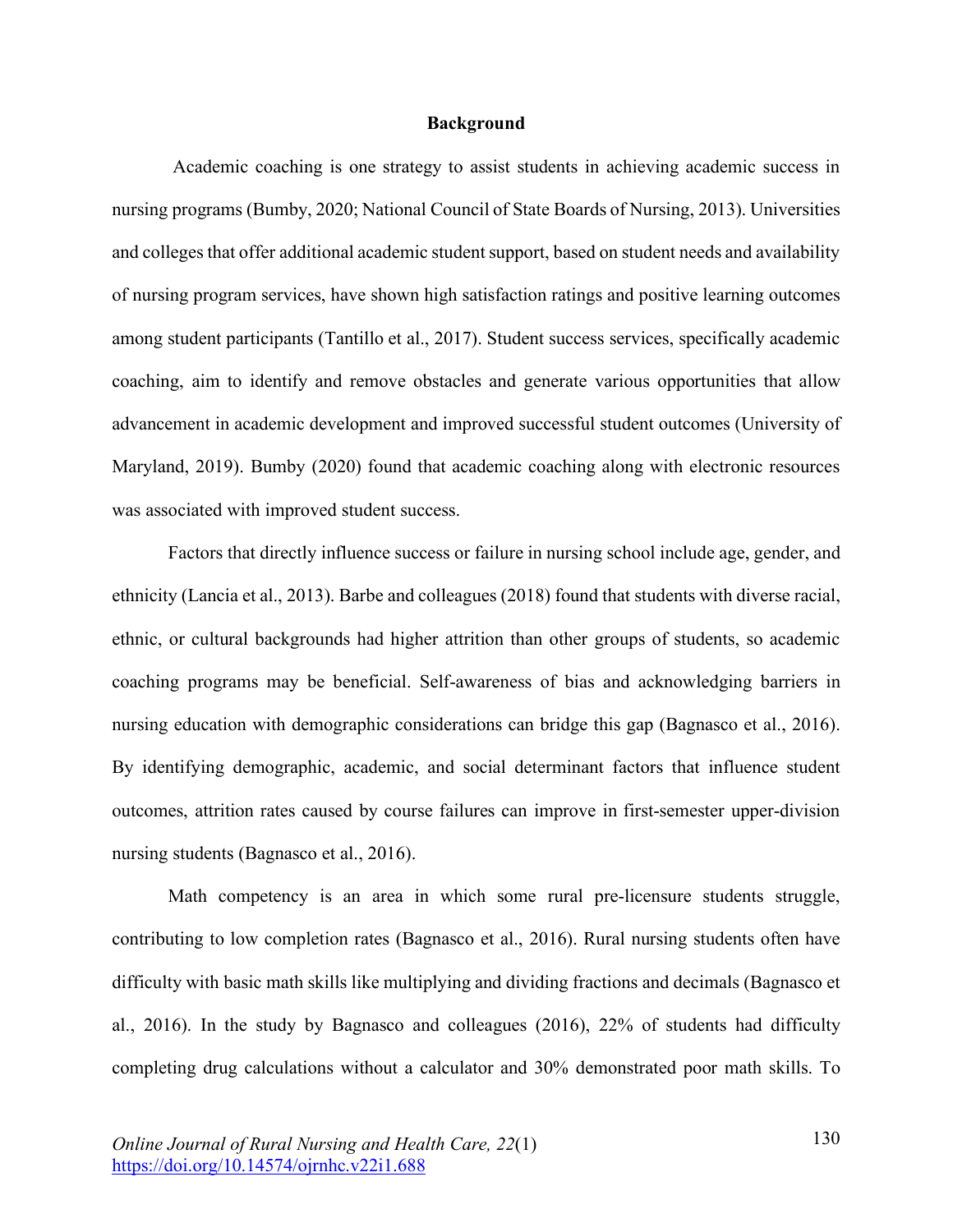assist pre-nursing students in bridging the knowledge gap in mathematical competencies, intervention is needed.

#### **Problem**

Medication dosage calculation exam (MDCE) failure rates have remained consistent for many first-semester Junior cohorts using the current in-class review sessions alone at the project site (Francis Marion University [FMU], 2019). Although students are allowed two attempts on the MDCE, they cannot score poorly on the second attempt MDCE and progress in the program despite earning an overall passing grade in the course. The problem was identified by faculty when reviewing completion data for Junior-I nursing students (see Table 1).

#### **Table 1**

| <b>Success and Completion Rates</b> | 2014  | 2015 | 2016   | 2017   | 2018 |
|-------------------------------------|-------|------|--------|--------|------|
| MDCE Success $1st$ attempt          | 58%   | 45%  | 50%    | 59%    | 61%  |
| MDCE Success $2nd$ attempt          | $9\%$ | 15%  | $12\%$ | $10\%$ | 7%   |

*MCDE Success and Completion Rates*

*"MDCE Success Attempt" defined as earning 90% or greater on the MCDE in the first or second attempt and data show % of students not meeting the 90% requirements. "Program Completion Rates" defined as a C or better in all nursing courses; completing all requirements for graduation and data show for each entering cohort, measured by (# of graduates) / (Number of program entrants – number of students who electively withdraw). (\*) Reflects completion rates as of Spring 2018. Students have 5 years to complete the 2 years of nursing coursework.* 

Program Completion Rates 85.4% 82.3% 70.17% 68.3% \*66.75%

These findings suggest that proactive math support, in addition to the MACP, may be needed. The purpose of this project was to increase first-semester nursing student success with math proficiency in medication dosage calculations using a math academic coaching program (MACP).

#### **Resources**

The addition of the MACP was designed to make the preparation for the MDCE more effective and efficient while providing resources for safe medication administration. Medication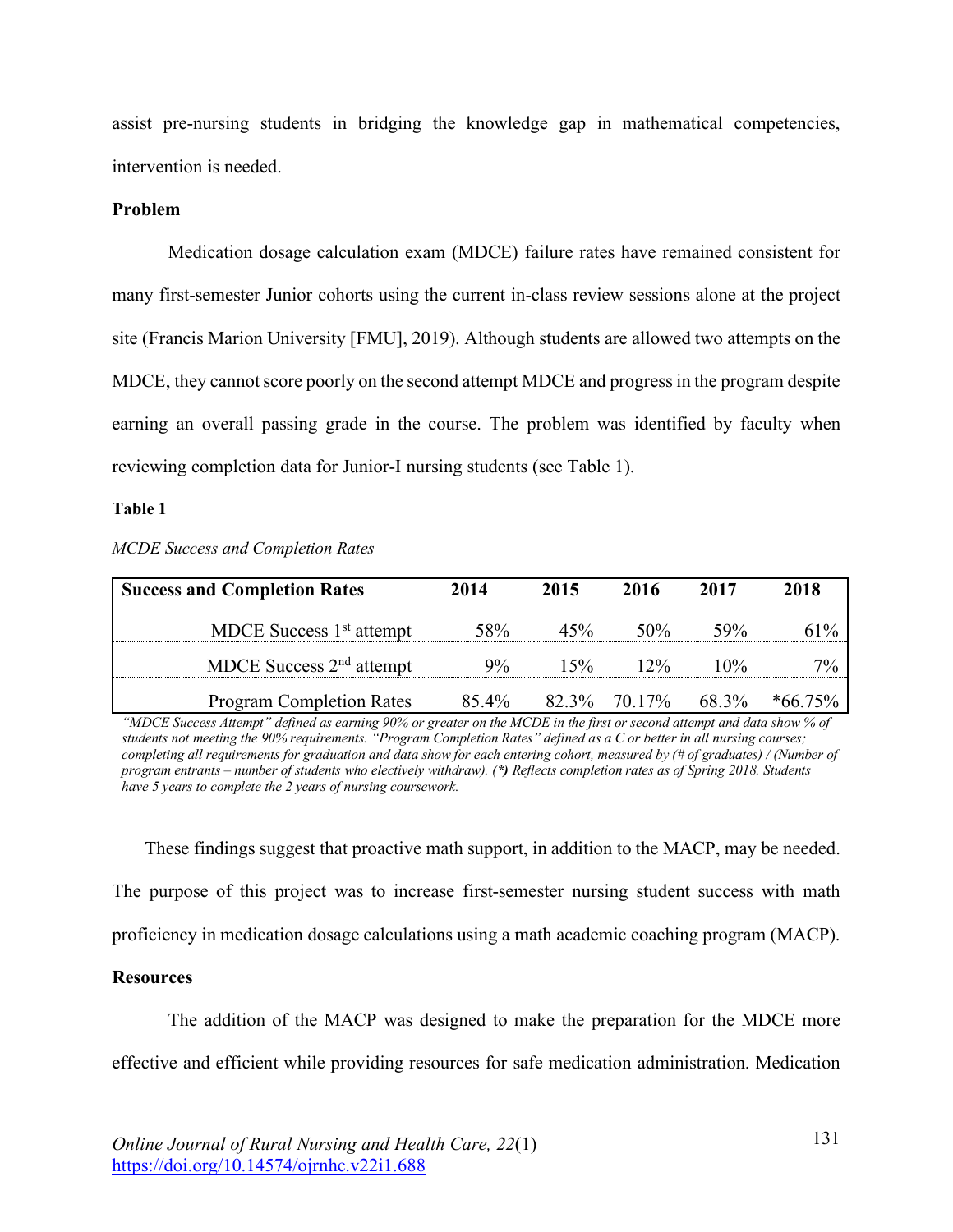administration safety is imperative for nursing students. Aggar & Dawson (2014) found that nontraditional teaching and learning methods of medication administration may improve the students' perception of readiness to administer oral medication. Hayes and colleagues (2017) concluded that interrupting medication administration simulation improves awareness and management strategies of the nursing student in addition to increasing their confidence. Tabassum and colleagues (2015) conducted a retrospective review to identify reported medication errors, their types, and associated factors. The environmental factors reported were increased patient acuity (14.3%), stress due to attendants' shouting (14.3%), and an insistence by staff (14.3%) (Tabassum et al., 2015).

At this Bachelor of Science in Nursing program, the program completion rate is lower than desired. Approximately 15% of students each semester does not progress beyond the Fundamentals of Nursing course in the first semester, which includes a MDCE. Failure to meet the required benchmark of 90% on the MDCE results in students being withdrawn from the course. These students can re-enroll in a future semester and may be able to progress and complete the program later.

#### **Literature Review**

Medication administration safety is one theme noted within the literature. Aggar & Dawson (2014) conducted a quasi-experimental study to determine the possible relationship between student demographics and their perceived preparedness for oral medication administration. Results suggested that non-traditional teaching and learning methods of medication administration may improve the students' perception of oral medication passes (Aggar & Dawson, 2014). Hayes et al. (2017) conducted a qualitative study to measure undergraduate nursing perceptions to simulated medication administration interruptions. Findings concluded that interrupting medication administration simulation improves awareness and management strategies of the nursing student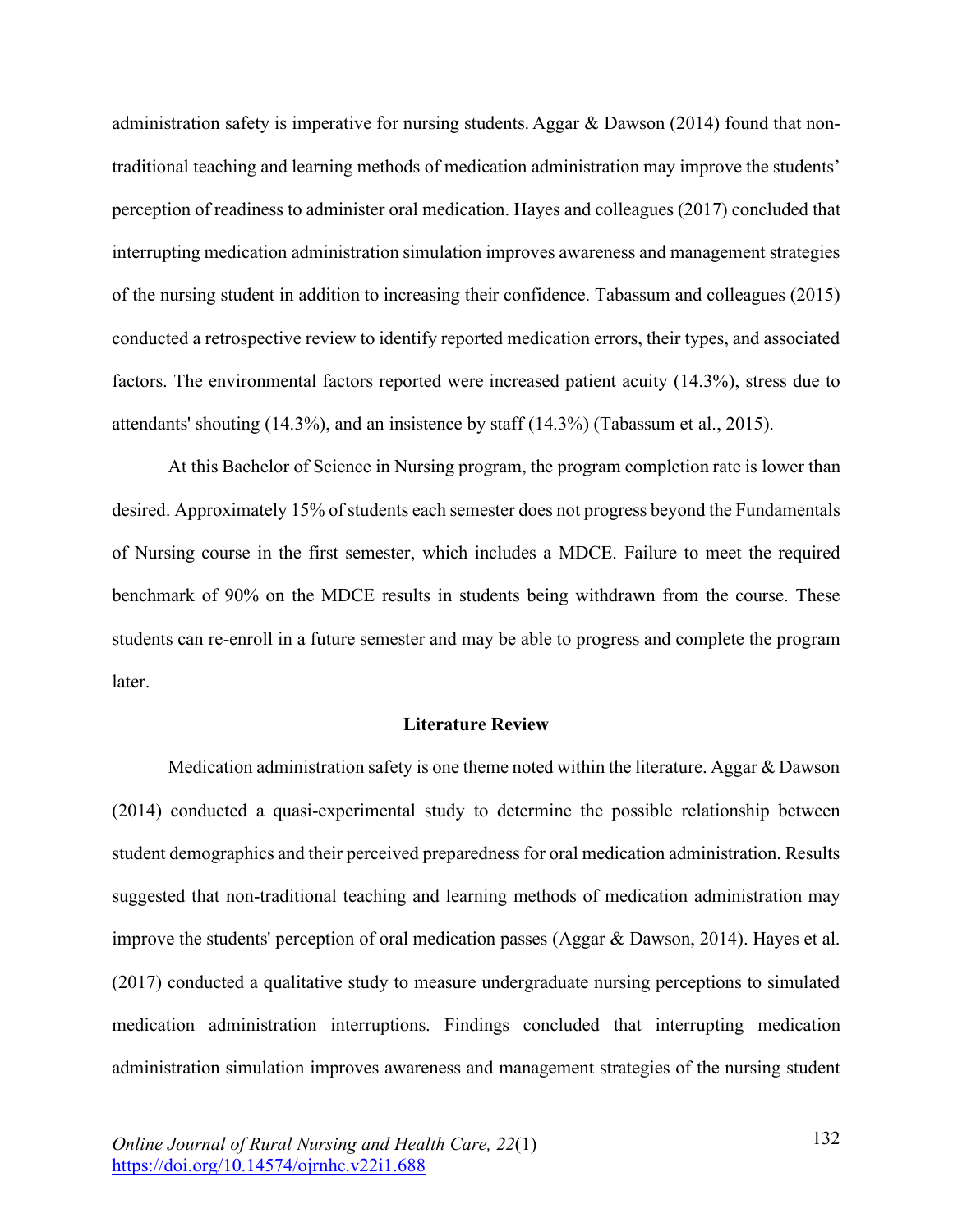in addition to increasing their confidence (Hayes et al., 2017). Tabassum et al. (2015) conducted a retrospective review to identify reported medication errors, their types, and associated factors. The environmental factors reported were increased patient acuity (14.3%), stress due to attendants' shouting (14.3%), and an insistence by staff (14.3%) (Tabassum et al., 2015).

The second theme identified within the literature review was teaching strategies. The metaanalysis review conducted by Lee & Quinn (2019) aimed to identify methods for incorporating medication administration safety into the undergraduate nursing curriculum (Lee  $\&$  Quinn, 2019). Specifically, research studies in North America have shown that online learning modules are an appropriate method to incorporate medication dosage calculation and competency into the undergraduate nursing curriculum (Lee & Quinn, 2019). Ramjan et al. (2014) suggest that shifting away from traditional methods and implementing Contextualized Teaching and Learning (CTL) engages students in active learning and promotes best-practice teaching. Kelly et al. (2018) conducted a quasi-experimental study in which data was collected on the implementation of advanced medication administration through non-traditional learning and educational activities to improve student outcomes with medication administration. Results showed higher confidence in identifying and safely implementing the rights of medication administration (Kelly et al., 2018). This project was based on the review of multiple studies indicating that academic improvements occur among nursing students who were provided additional learning opportunities in the form of coaching (Harris et al., 2014; Tantillo et al., 2017). Tantillo et al. (2017) suggest that coaching can take the form of providing resources in non-traditional formats, such as e-learning. Data also revealed a correspondence between identified student needs and the use of program services together with improved learning outcomes (Tantillo et al., 2017).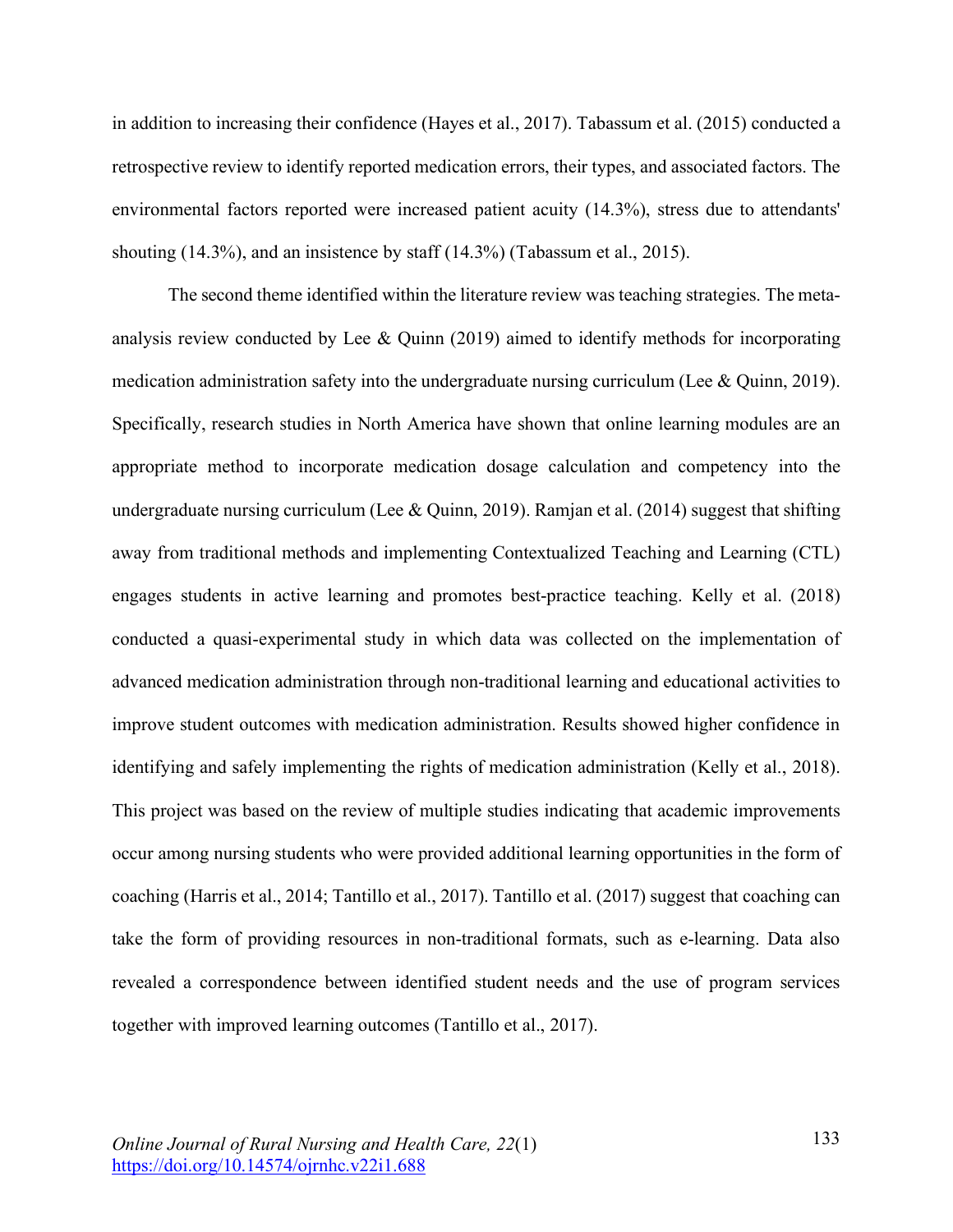Researchers have investigated how e-learning platforms foster self-reliance in undergraduate nursing students. One study suggested that cooperative learning that evolves through online resources' interactive nature promotes higher student achievement, self-reliance, collaborative culture, and lifelong learning skills (Amandu et al., 2013). Literature supported the use of technology in nursing education and supported that the MACP is a learning/teaching tool to improve students' pre-licensure preparation through active and motivational learning.

Student challenges were addressed in Bagnasco et al.'s quasi-experimental study of 726 undergraduate nursing students to explore where students have the most difficulty and find interventions to bridge the gaps (2016). Nursing students had difficulty with basic math skills like multiplying and dividing fractions and decimals (Bagnasco et al., 2016). Of the sample, 22% had difficulty completing drug calculations without a calculator and 30% had a low score showing poor math skills (Bagnasco et al., 2016).

#### **Methods**

#### **Project/Study Design**

A quantitative, quasi-experimental approach was used to examine MACP effectiveness, successful completion of the MDCE, and Junior-I program progression using a pre-test/post-test analysis. Frequency distributions and paired *t*-tests were used to compare mean scores among students who completed the MACP intervention. Coaching was provided in this project through both virtual and face-to-face platforms to include podcasts and voiceover PowerPoints that accompanied each online learning module and face-to-face review sessions. One method that was used to promote student success was e-learning.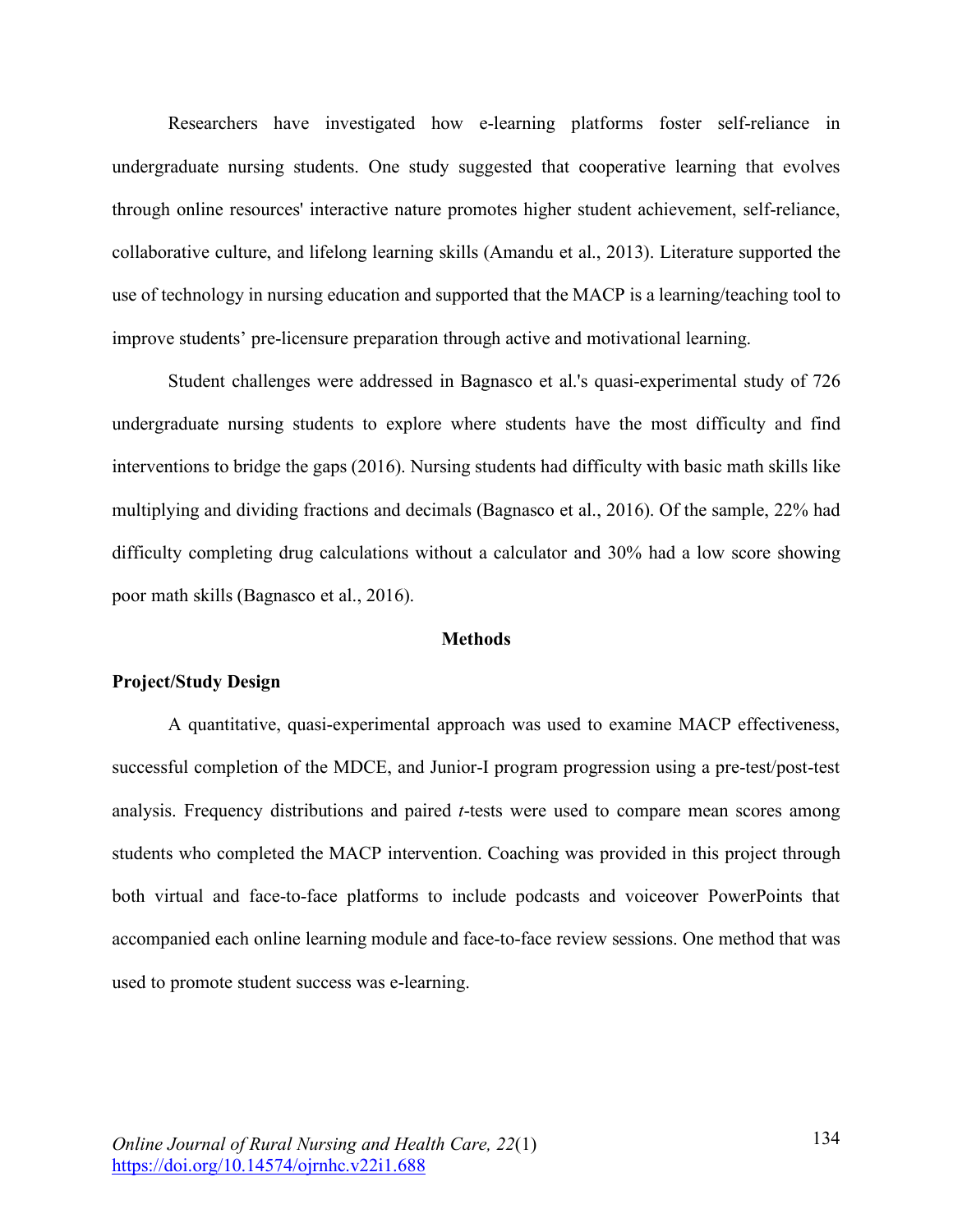#### **Project Site and Population**

This study was conducted at a Bachelor of Science in nursing program at a rural, public university in the southeastern United States. This unique geographical and educational area has the only pre-licensure Bachelor of Science in Nursing (BSN) nursing program in the Pee Dee Region as defined by the South Carolina (SC) Office of Healthcare Workforce Analysis and Planning (Area Health Education Consortium [AHEC], 2014). Nine out of the 12 counties in this region are classified as rural and medically underserved areas/populations (MUAs) (U.S. Department of Health and Human Resources [DHEC], 2018). An area with less than 50,000 residents is considered rural according to The US Census Bureau (2010). The Federal Office of Rural Health Policy considers all non-metropolitan counties as rural (HRSA, 2020). The Index of Medical Underservice (IMU) is a scale that ranges from 0% to 100%, where zero percent represents the completely underserved. Areas or populations with IMUs of 62.0% or less qualify for designation as a MUA/P (HRSA, 2018).

The racial demographics of the Pee Dee region are 53.3% White, 45% Black, 2.3% Hispanic, 0.5% American Indian, 1.3% Asian, Pacific Islander, and mixed-race (U.S. Census Bureau, 2015b). Five of the 12 counties in the Pee Dee Region have minority population levels greater than 50% (U.S. Census Bureau, 2015b). Four of the five counties with the highest minority population are among the lowest in economic standing compared to the state. Economic standing is defined as social and economic factors that affect access to education and other crucial resources (American Psychological Association [APA], 2021).

The study was approved by the institution's Institutional Review Board (IRB) (Protocol  $#$ Pro00099952). In this nursing program, students begin their nursing courses at the junior level and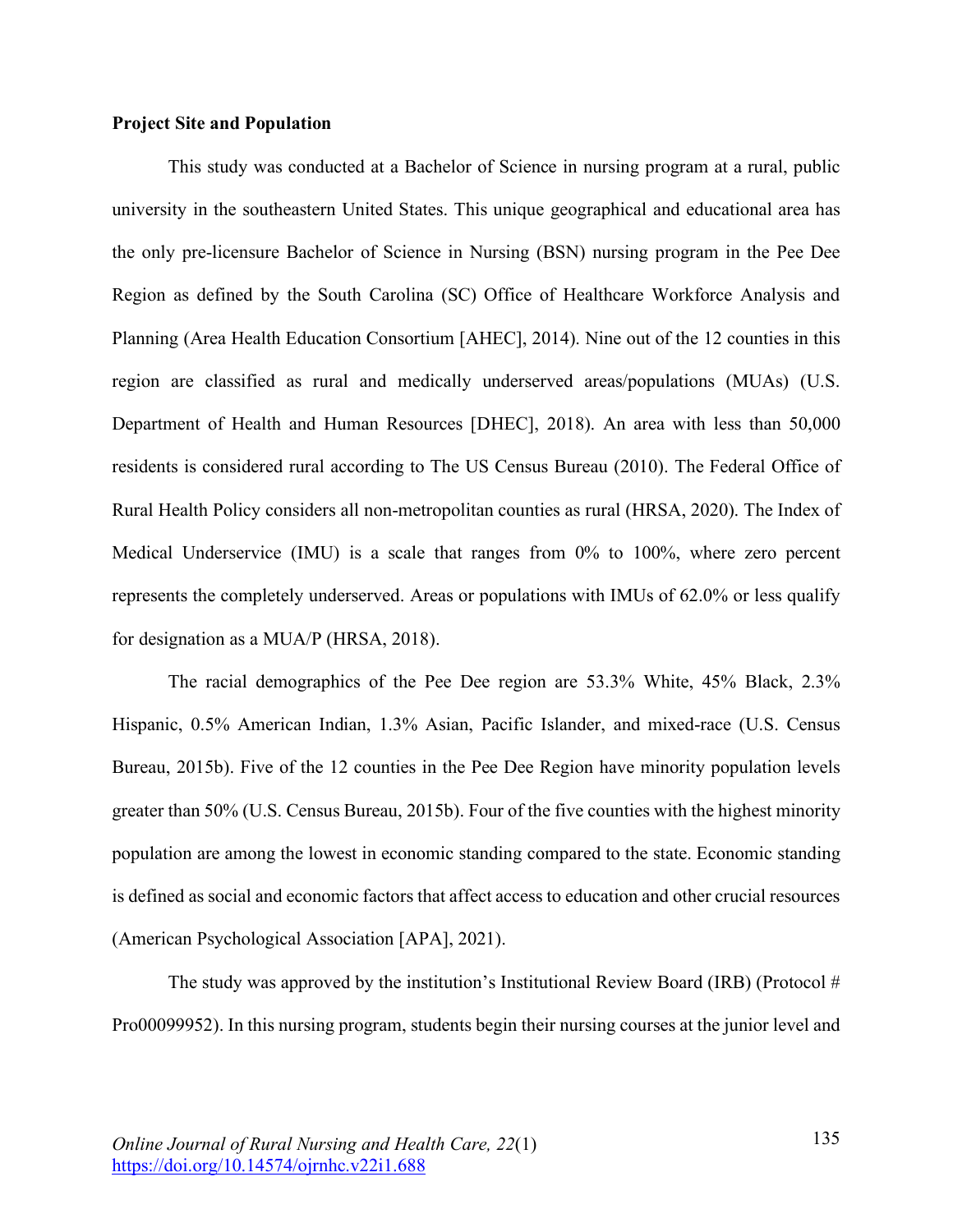complete four sequential semesters in the nursing program. Junior-I level students have two attempts to achieve 90% or higher on MDCE to remain in the fundamentals of nursing course.

#### **Intervention**

This project addressed progression rates among first-semester nursing students at a rural public liberal arts state university. Although multiple factors contribute to non-progression, this project targeted math competency, a variable that accounts for approximately 10% of the nonprogression rate. The classroom teaching strategy currently used has not met the learning needs of many students who struggle to succeed on the MDCE. Although students are allowed two attempts on the MDCE, they cannot score poorly on the second attempt MDCE and progress in the program despite earning an overall passing grade in the course.

A MACP, designed by the project manager for this study, was added to current in-person teaching/learning methods in the first semester of the nursing program. The intervention included six required learning modules to include: 1) basic conversions; 2) oral medication calculations; 3) weight-based calculations; 4) safe dose range calculations; 5) reconstitutions, and 6) medication labels. Each module contained an interactive worksheet, a 10-15-minute podcast recorded by the Project Manager, and a ten-question knowledge check quiz with unlimited attempts. The podcast included step-by-step instructions and a review of the interactive worksheet. If unsuccessful after the third attempt, an additional exercise was made available to the student. The quizzes were completed following each MACP learning module during weeks two through seven.

#### **Implementation/Procedure**

The MACP took place in the summer of 2020 before the students attempted their fundamentals of nursing course in the Fall of 2020. Students were notified approximately ten weeks before the start of the academic semester of their acceptance into the nursing program. As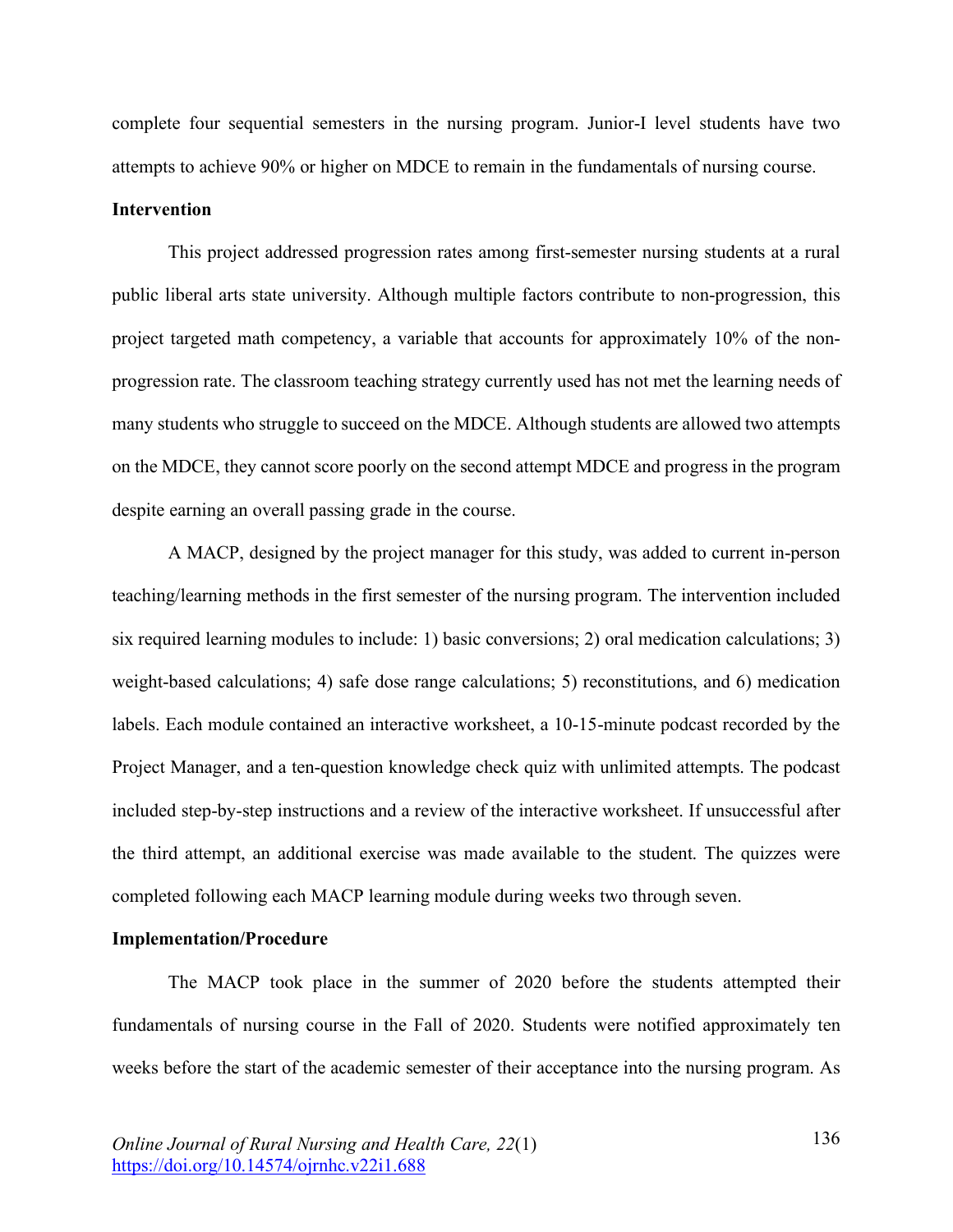a part of their acceptance package, information outlining pre-entry requirements was provided. Beginning in May 2020 information regarding the MACP was included in this package. Students also received email notifications from the Project Manager regarding the MACP completion requirements. Students were automatically enrolled in the MACP through the Blackboard® learning platform. The informed consent notified students that the MACP is a pre-entry resource for the fundamentals of nursing course and is part of a project and research study. By logging into the online learning modules, students consented to participate in the project. The Project Manager tracked student access and login attempts through Blackboard's® performance dashboard feature.

Junior-I students were given one attempt to complete a 20-question pre-assessment test to measure baseline knowledge of mathematical skills and medication dosage calculation competency during week one. Following this assessment, students completed the required six modules, interactive worksheet, podcasts, and knowledge check quiz. During weeks eight through 11, students attended one-hour in-class review sessions weekly to include a review of math practice questions and rationales. At the start of week 12, students were given a single attempt to complete a 20-question post-assessment proctored test that measured the effectiveness of the MACP.

The final proctored MDCE was administered at the start of week 13. Students who failed to meet the benchmark of 90% on the first attempt were allowed a second attempt at the end of week 13. There was a one-on-one remedial review session offered for students before taking the second attempt MDCE. The rate of successful students in the fundamentals of nursing course and the percentage of successful students in the Junior-I semester were also measured.

#### **Data Collection**

The control group data from Spring 2020 was collected using the grade book function of Blackboard Learn®. The number and percent of students who achieved a 90% or higher on the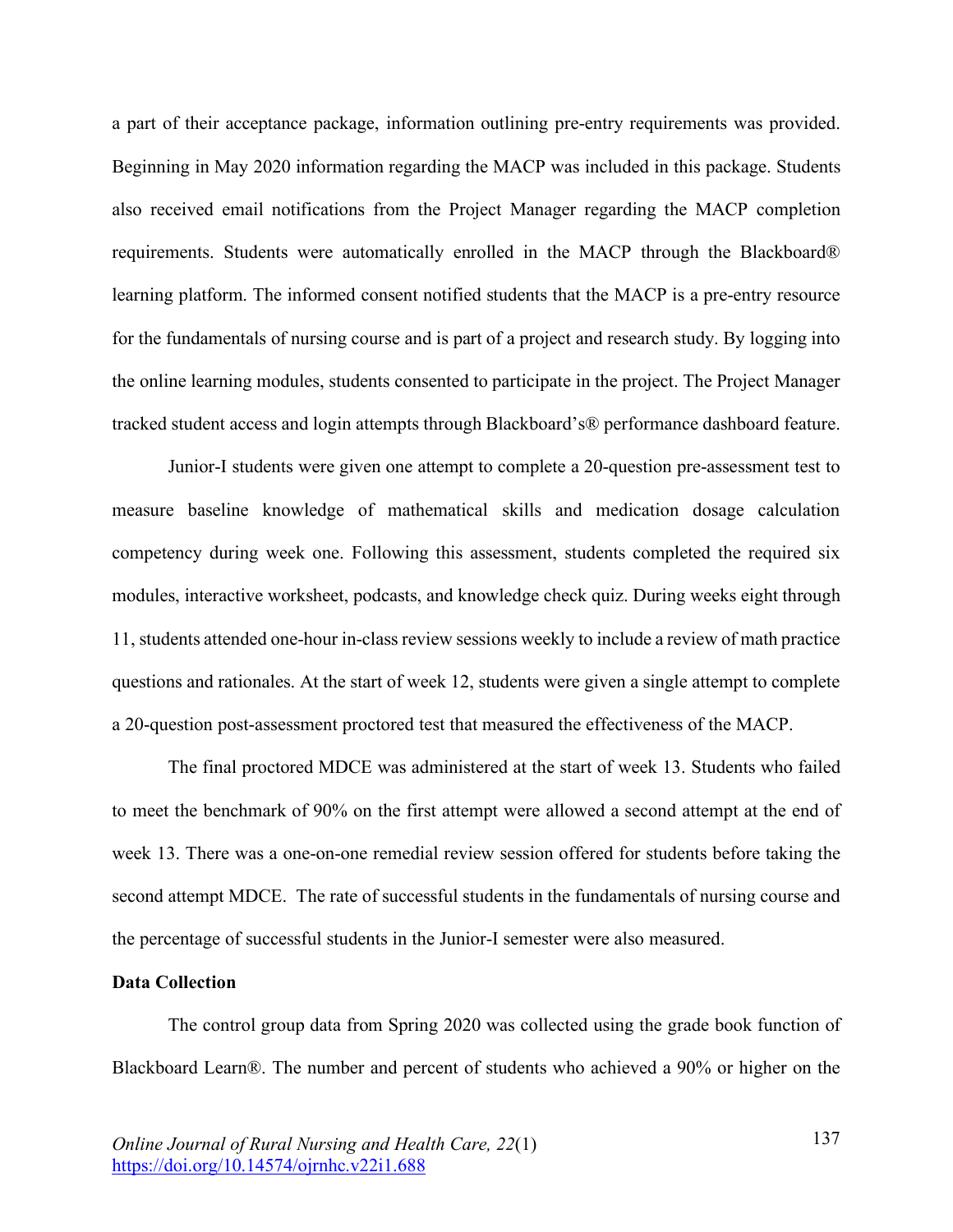MDCE and the number percentage of students who completed the course were obtained from the fundamentals course. Students' names were recorded and deidentified by assigning a code only accessible to the Project Director. The deidentified student data were placed in an Excel® spreadsheet on a password-protected computer. Following implementation, the same data were collected from the Fall 2020 Blackboard Learn® platform.

#### **Data Analysis**

Data analysis was conducted to determine MACP effectiveness, successful completion of the MDCE, and Junior-I progression. Numbers, percentages, and frequency distributions of unsuccessful students in two Junior-I courses were analyzed for both groups and compared. A paired-samples *t*-test was conducted among students who received the MACP intervention to compare pre-MACP and post-MACP scores.

#### **Results**

Students enrolled at the project site, and SC's RN graduates do not reflect the state's diversity (see Table 2). Specifically, male RNs are underrepresented when compared to females. Upon admission into the upper-division nursing program at the project site, students range in age from 18 years to 50+ years. The National League for Nursing (NLN) reported that 18% of students enrolled in baccalaureate nursing programs were over 30 years (2014).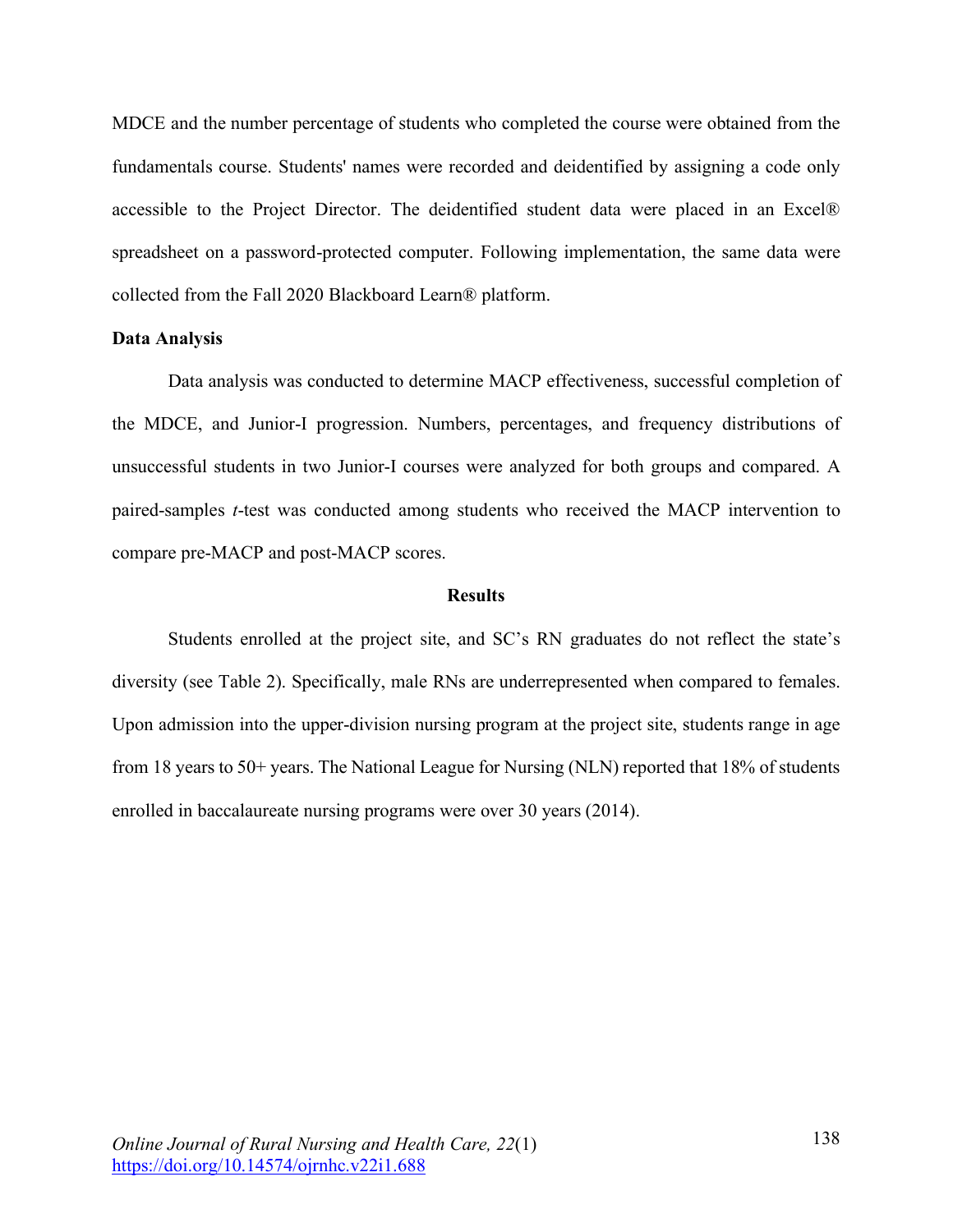## **Table 2**

| <b>Demographics</b>               | <b>Project Group</b> | <b>Comparison Group(s)</b>            |                                 |  |
|-----------------------------------|----------------------|---------------------------------------|---------------------------------|--|
| Gender                            |                      | <b>SC RN's</b>                        | <b>SC</b> General<br>Population |  |
| Female                            | 88%                  | 93%                                   | 49%                             |  |
| Male                              | 12%                  | 7%                                    | 51%                             |  |
| Other                             | $0\%$                | $0\%$                                 | $0\%$                           |  |
| Race                              |                      | <b>2018 SC RN</b><br><b>Graduates</b> | <b>SC</b> General<br>Population |  |
| White                             | 85%                  | 75.6%                                 | 63.7%                           |  |
| <b>Black</b>                      | 11%                  | 14.3%                                 | 26.6%                           |  |
| Hispanic                          | $1\%$                | 3.4%                                  | 5.8%                            |  |
| Asian                             | 2%                   | 1.9%                                  | 1.7%                            |  |
| American Indian                   | $1\%$                | 0.6%                                  | 0.4%                            |  |
| Pacific Islander                  | $0\%$                | 0.2%                                  | 0.1%                            |  |
| Two or more races                 | $0\%$                | 2.0%                                  | 1.7%                            |  |
| <b>Age at Junior-I Enrollment</b> |                      | <b>National</b>                       |                                 |  |
| 18-20                             | 61.5%                |                                       |                                 |  |
| 21-22                             | 15.6%                |                                       |                                 |  |
| $23 - 25$                         | 7.8%                 |                                       |                                 |  |
| $26 - 30$                         | 7.8%                 |                                       | $(18-30) 82%$                   |  |
| $31 - 40$                         | 5.2%                 |                                       |                                 |  |
| $41 - 50^{+}$                     | 2.0%                 |                                       | $(>31) 18\%$                    |  |

*Demographics of Student Population Compared to Percent of RN Graduates & State's Diversity*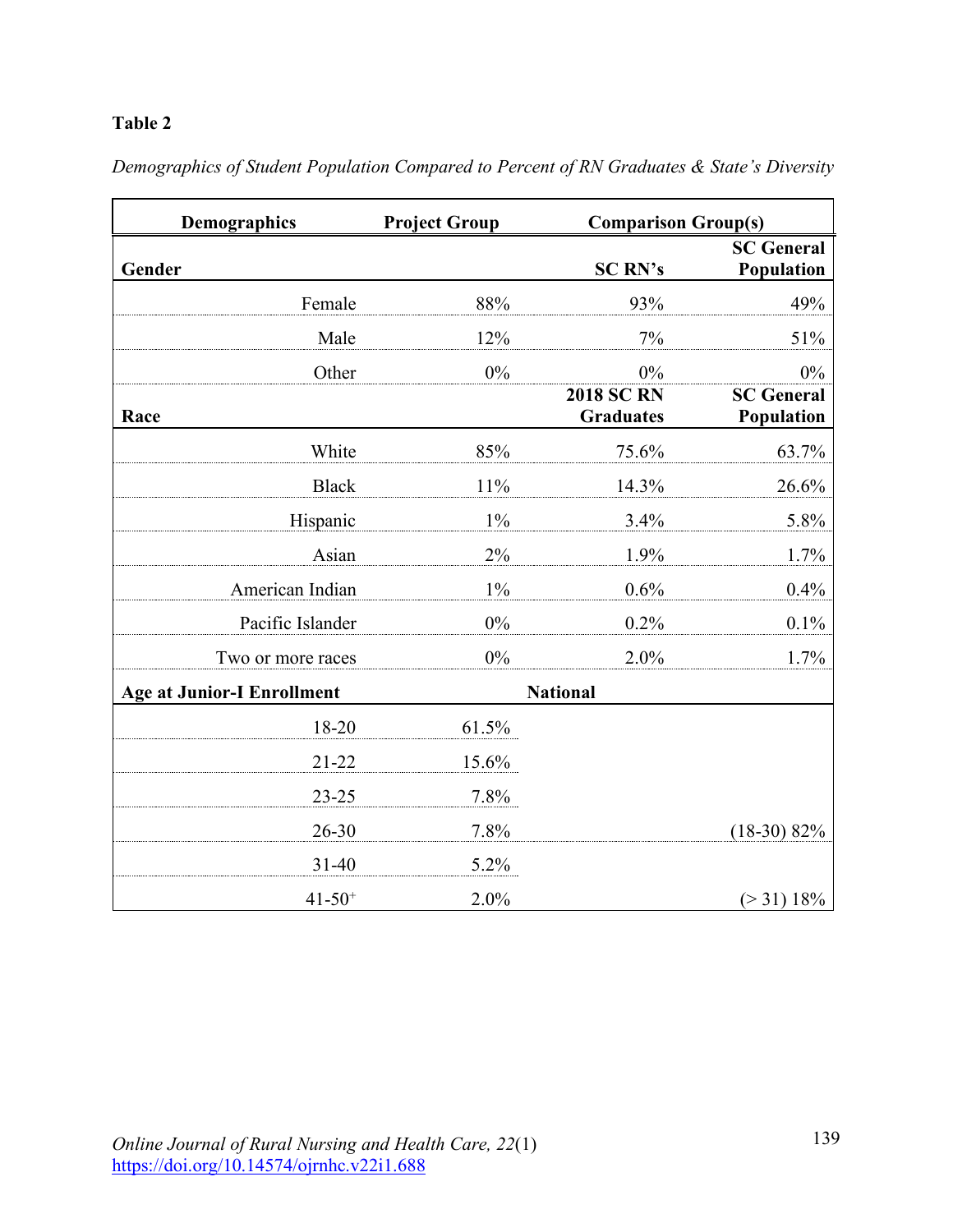Students' backgrounds were characterized by exceptionally high levels of poverty, unemployment, health problems, illiteracy, and poor schools. Students from the Pee Dee region comprise the vast majority of the students on the university campus (71%), which is the only state educational institution in the Pee Dee region (FMU, 2019). Ninety-five percent (95%) of students on this campus are drawn from SC, and 34.2% of the total student body are the first in their families to go to college (FMU, 2019). The Pee Dee region also lags behind state and national statistics for education. Across the state, 25.3% of the adult population holds a bachelor's degree or higher, while nationally, that percentage is 29.3% (U.S. Census Bureau, 2015a). In the Pee Dee region, none of the 12 counties meet either the state or national average for college graduates, according to the latest information from the U.S. Census Bureau (2015a). This below-average level of baccalaureate education is reflected in the background of the nursing students who participated in the project; of the 80 participants, 73.75% were first-generation college students.

Descriptive statistics were used to show frequency, mean, and percent change on the MDCE from Time 1 to Time 2 to measure change correlated with the implementation of MACP. All students participated in the Time 1 MDCE ( $n = 69$ , 100%) and students who did not achieve a 90% or above on the Time 1 MDCE were then required to complete the Time 2 MDCE. Less than half (41%) of students were required to complete the Time 2 implementation of MDCE ( $n = 28$ ). Of the 69 students enrolled in the course, 97% of students completed three or more of the six MACP modules ( $n = 67$ ). Participation in Module 1 was highest (99%) and participation in Module 6 was lowest (91%).

Success on the MDCE was measured as a score greater than 90%. More than 75% of the students completing the Time 1 MDCE achieved a score greater than 80% (*n* = 53, 77%) and 100% of the students completing the Time 2 MDCE achieved a score greater than 80% (*n* = 28, 100%).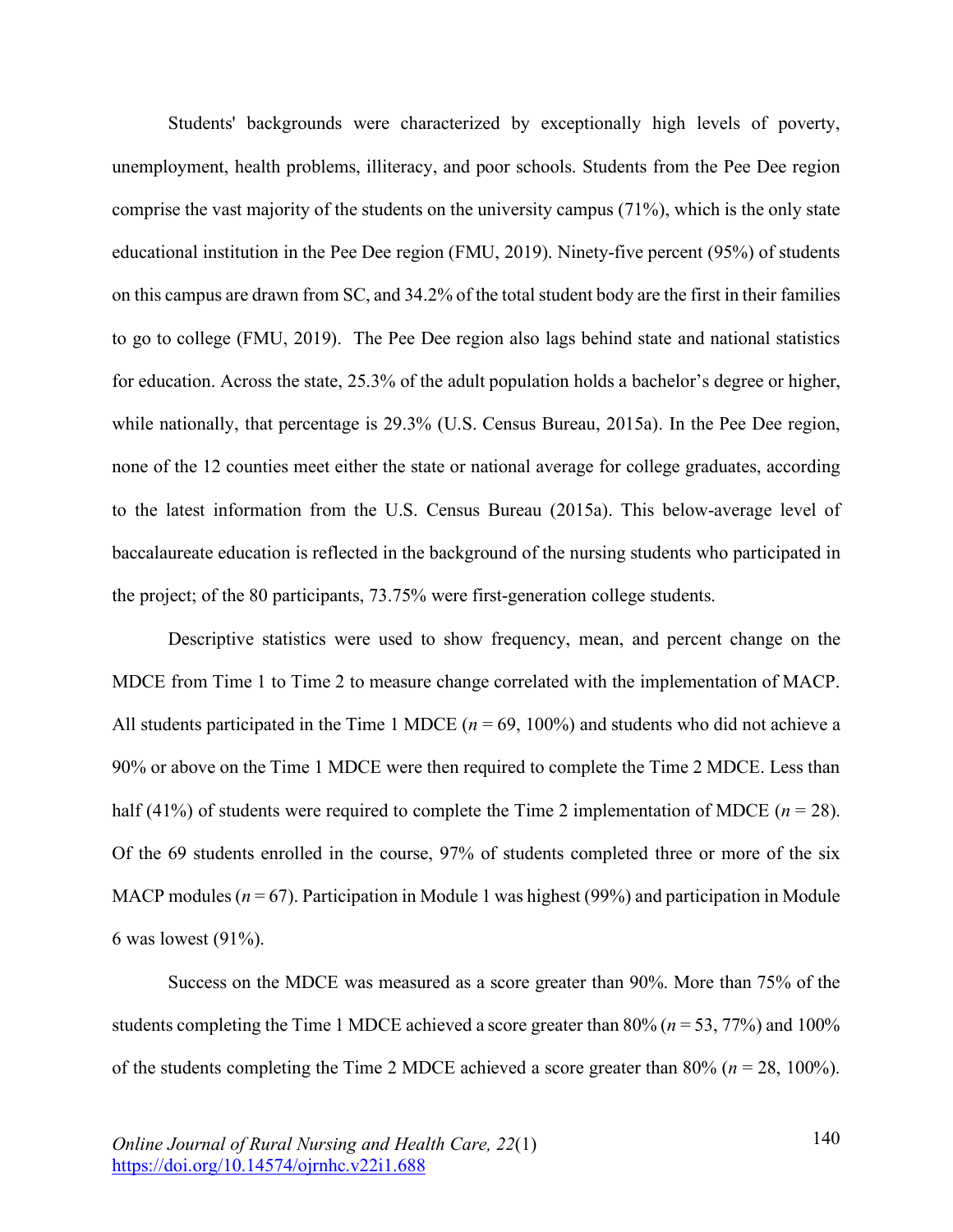The mean score from Time 1 MDCE and Time 2 MDCE of the 26 students who completed 50% or more of the modules and who completed Time 2 MDCE was 81% and 95%, respectively, yielding a percentage change increase of 16% from Time 1 to Time 2 MDCE. A paired-samples *t*test was conducted among students who received the MACP intervention, and there was a statistically significant difference in the mean scores from Time 1 to Time 2, 81.34 compared to 94.6 ( $p < 0.05$ ). The non-intervention group had a mean score of 93.7 at Time 1.

Results also demonstrated a decrease in course withdrawal rates due to math failures compared to the previous semester. In Spring 2020, 12 of 70 students withdrew from the course (17%) compared to eight of the 80 students withdrawing from the course in Fall 2020 (10%), resulting in a 32% percent change in the withdrawals. Post-intervention data revealed that 84% of students believed the MACP made them feel more confident in medication dosage calculations and 89.9% were more confident in medication administration.

To further assess this subset, the following data was extracted:  $100\%$  ( $n = 8$ ) were first generation college students;  $50\%$  ( $n = 4$ ) took a major math or science class more than once;  $62.5\%$ (*n* = 5) were aged 18-22, 25% (*n* = 2) were aged 23-25, and one student (12.5%) (*n* = 1) was aged 31-34; 87.5%  $(n = 7)$  were black, and 25%  $(n = 2)$  were males. These findings suggest that proactive math support, in addition to the MACP, may be needed.

#### **Discussion**

Enrollment in pre-nursing is not a challenge at the project site; retaining and graduating students is the issue. Math competency is a specific challenge. Math competency is an area in which some rural pre-licensure students struggle, contributing to low completion rates (Bagnasco et al., 2016). Many of the students who apply to the project site's  $2 + 2$  baccalaureate nursing program live in rural areas of the SC where basic education in math is lacking. Students arrive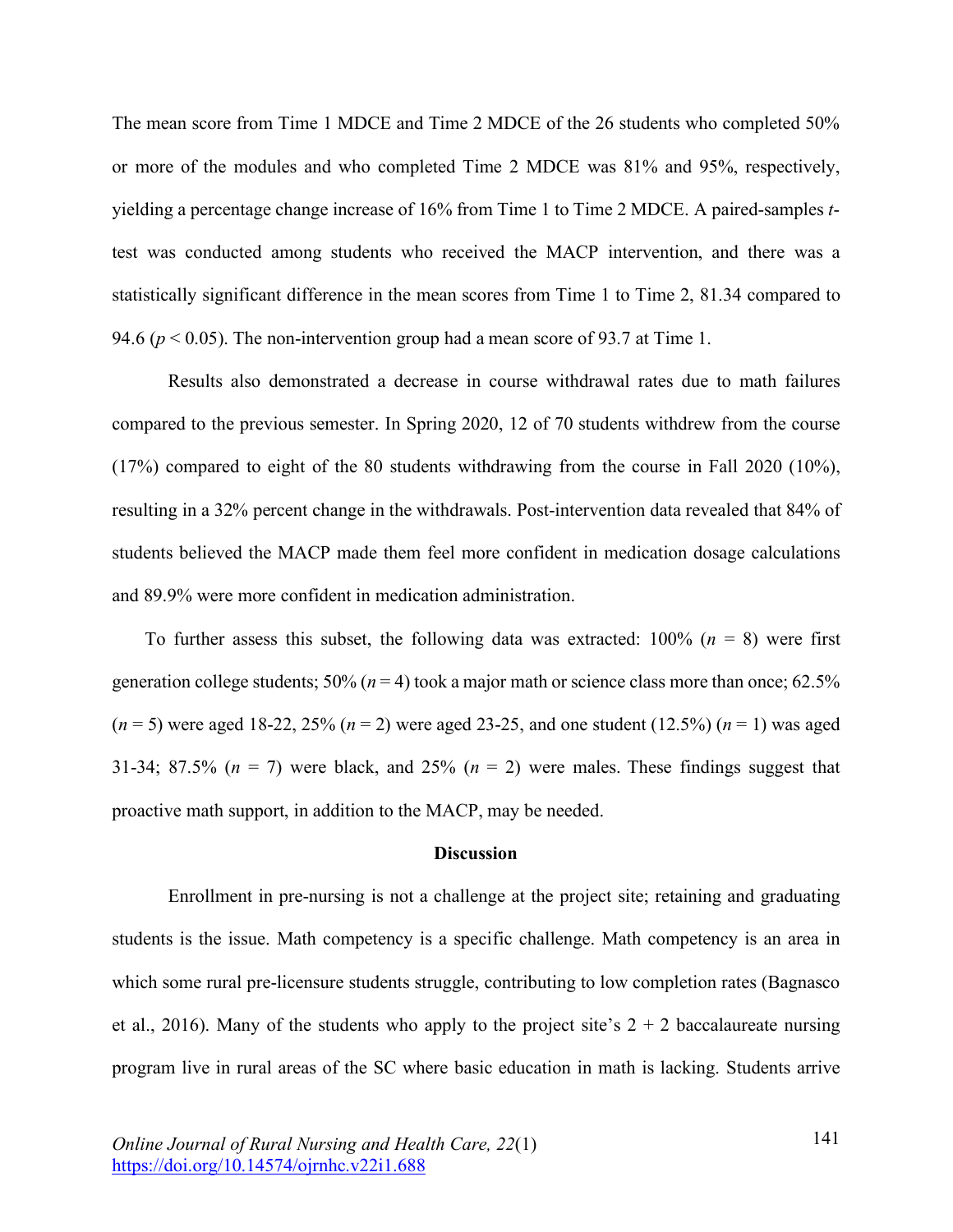under-prepared in mathematical skills and abilities with nearly 50% of the students enrolled in the Fall 2019 semester upper-division nursing program taking remedial math in their prerequisite courses (FMU, 2019).

To further assess this subset, the following data was extracted: 100% (*n*=8) were first generation college students; 50% (*n*=4) took a major math or science class more than once; 62.5% (*n*=5) were aged 18-22, 25% (*n*=2) were aged 23-25, and one student (12.5%) (*n*=1) was aged 31- 34; 87.5% (*n*=7) were black, and 25% (*n*=2) were males.

More students successfully passed after completing the MACP compared to students who did not. Results indicate a positive correlation between participation in the intervention and increased math competency scores. The impact of the intervention decreases score differences between at-risk students and non-at-risk students.

This project assisted rural nursing students to be successful in math calculations, along with improving Junior-I completion rates. The MACP along with the face-to-face instruction led to a 32.2 % decrease in withdrawals due to math test results. The MACP encouraged students to become responsible, self-disciplined, and improve confidence in their math skills through a series of self-paced modules that built on one another. This intense math instruction helped students to have greater confidence in their math calculations and to be successful.

In addition, practice partners at local medical centers indicate that new graduate nurses in rural areas often face challenges with medication management and medication dosage calculations, which can impact patient safety. The MACP may have a positive impact on medication safety when nurses are in practice at rural hospitals. The impact of this project improved student confidence in math calculations skills and MDCE scores were higher than previous student performance. The findings are similar to those of Tantillo et al. (2017), who also found that a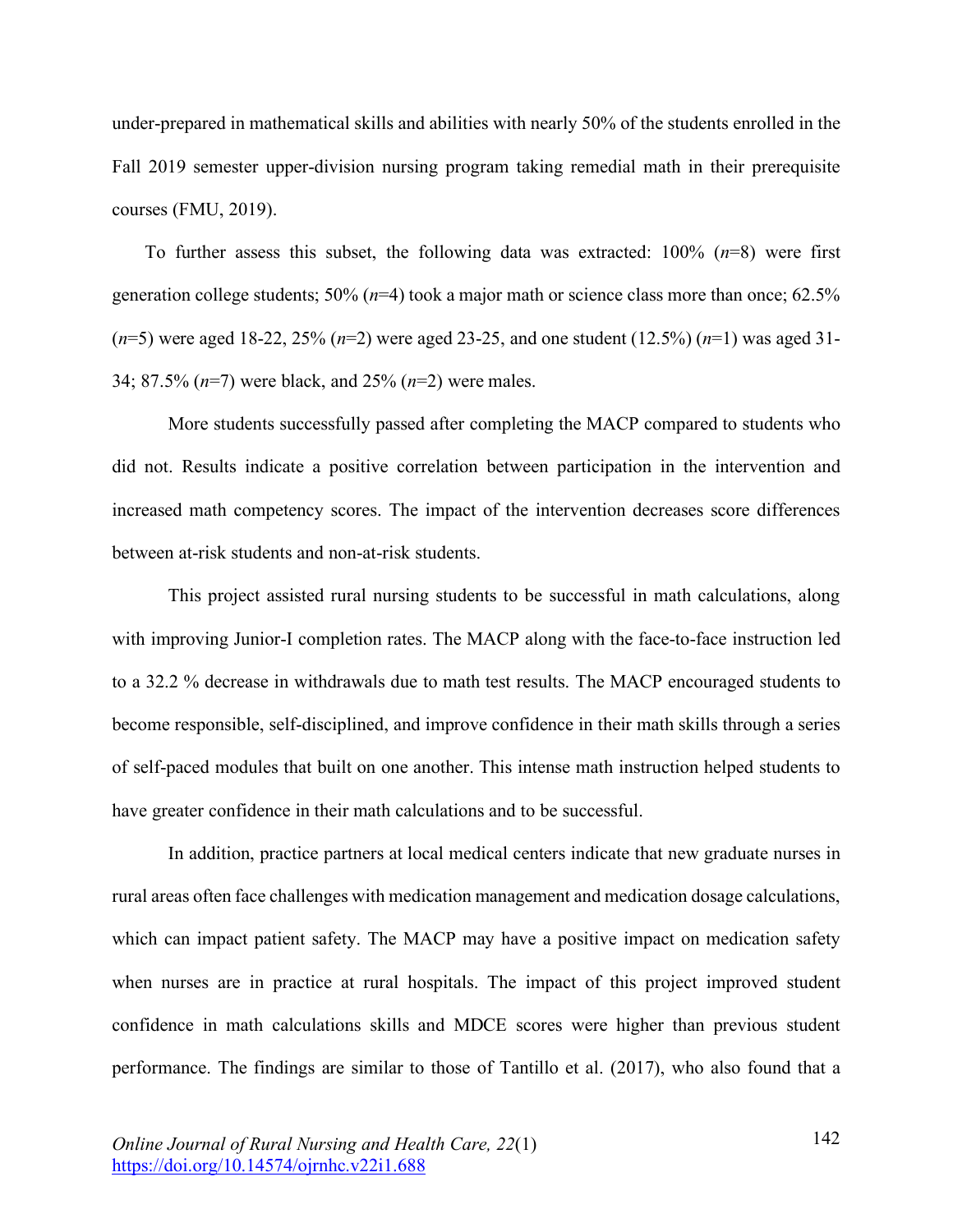coaching program improved academic outcomes. However, our intervention used online modules combined with traditional instruction, while Tantillo et al. (2017) used only an e-learning method.

Online learning modules are an effective method to incorporate medication dosage calculation and competency into the undergraduate nursing curriculum (Lee & Quinn, 2019). Ramjan and colleagues (2014) suggest that shifting away from traditional methods and implementing Contextualized Teaching and Learning (CTL) engages students in active learning and promotes best-practice teaching. Kelly and colleagues (2018) found that non-traditional learning and educational activities improve student outcomes with medication administration. Multiple studies indicate that academic improvements occur among nursing students who were provided additional learning opportunities in the form of coaching (Harris et al., 2014; Barbe et al., 2018); Tantillo et al., 2017). Tantillo and colleagues (2017) suggest that coaching can take the form of providing resources in non-traditional formats, such as e-learning. Data also revealed a correlation between identified student needs and use of program services together with improved learning outcomes (Tantillo et al., 2017). Coaching was provided in this project through both virtual and face-to-face platforms to include podcasts and voiceover PowerPoints that accompanied each online learning module and face-to-face review sessions.

This study improved student confidence in math calculations skills, and the MDCE scores were higher than previous student performance. The findings are similar to those of Tantillo et al. (2017), who also found that a coaching program improved academic outcomes. However, our intervention used online modules combined with traditional instruction, while Tantillo and colleagues (2017) used only an e-learning method.

This project has implications for other rural areas. Bagnasco et al. (2016) found that rural nursing students have difficulty with medication calculations. Research by Aggar and Dawson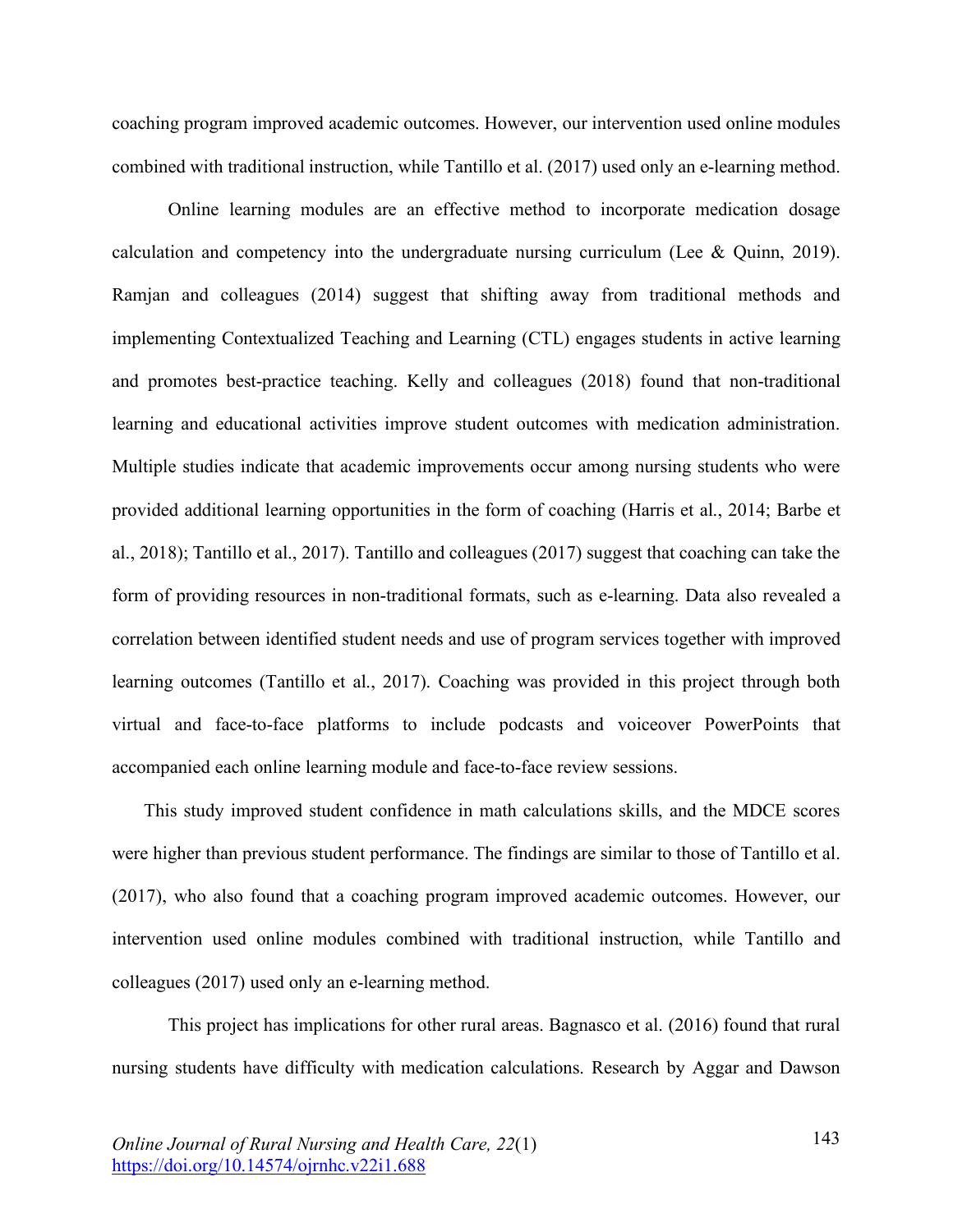(2014) indicated that non-traditional teaching methods can improve nursing students' preparation for medication administration (Aggar & Dawson, 2014). The MACP program could be replicated by other rural nursing programs to improve the medication dosage skills of the nursing workforce in rural, underserved areas. The use of non-traditional teaching programs such as the MACP program could lead to a decrease in medication errors and improved patient safety. It is important to support rural nursing students who may struggle with medication dosage calculations so that they can have confidence in safely administering medications.

Strengths of this project include the use of self-paced online modules, along with traditional instruction. This allowed students to work on math before beginning the nursing courses, while still obtaining face-to-face instruction for clarification.

Limitations to this study include the use of one group of students at a single university in a rural area of the Southeastern United States. Another constraint included students being admitted at the last minute who could not participate. Specifically, 6.25 % of students started the MACP late due to delayed program admission. Also, because the project was not mandatory, some students did not complete each module, which may have contributed to the results. If it were mandatory in future semesters, there could be fewer math failures. Another constraint affected 10% of students who had never participated in online learning and who had difficulty navigating the modules. Additionally, students expressed additional stress related to the COVID-19 pandemic during fall 2020. Another stressor identified was that some students were unable to participate in the face-to-face review sessions due to a COVID-19 quarantine.

#### **Recommendations for Education**

Improving the math skills of nursing students is important for prelicensure nurse educators. Self-paced online medication math modules along with classroom instruction can be a useful, low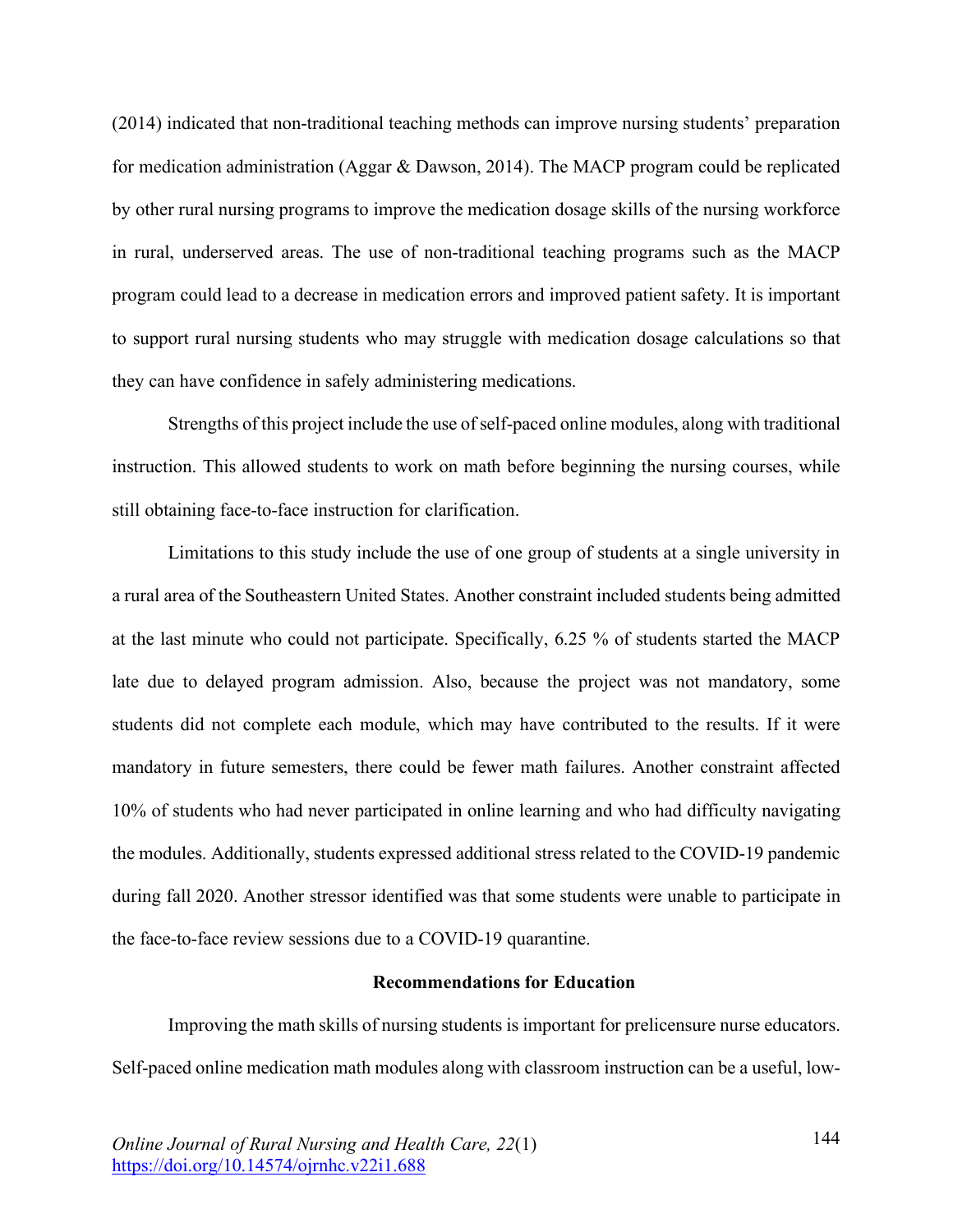cost approach with students who struggle with math skills. This approach allows students to review the math content at their own pace, while having individualized instruction in the classroom setting. Requiring the modules for all prelicensure students in a nursing program may also increase the success rate on students' math competency tests. Providing a tutorial for the online learning modules may be helpful for students who lack experience with online learning.

#### **Conclusion**

Concern over progression rates of first-semester nursing students prompted a review of the literature and the subsequent development of the MACP. This project improved Junior-I BSN nursing student success by providing a MACP to all first-semester nursing students at a rural, public university. The online learning modules provided additional mathematical support to students, which increased the MDCE success rates.

There are plans to continue this project in future semesters at the nursing program because of its successful outcomes with the rural nursing students. At this university, 34.2% of the total student body are the first in their families to go to college, and some may lack the necessary preparation and skills for college math (FMU, 2019). It is important to support rural nursing students who may struggle with medication dosage calculations so that they can have confidence in safely administering medications. Additionally, MACP interventions with nursing students may promote medication safety in the workplace at rural hospitals.

#### **References**

Aggar, C., & Dawson, S. (2014). Evaluation of student nurse's perception of preparedness for oral medication administration in clinical practice: A collaborative study. *Nurse Education Today*, *34*(6), 899-903. https://doi.org/10.1016/j.nedt.2014.01.015

Amandu, G., Muliira, J., & Fronda, D. (2013). Using Moodle e-learning platform to foster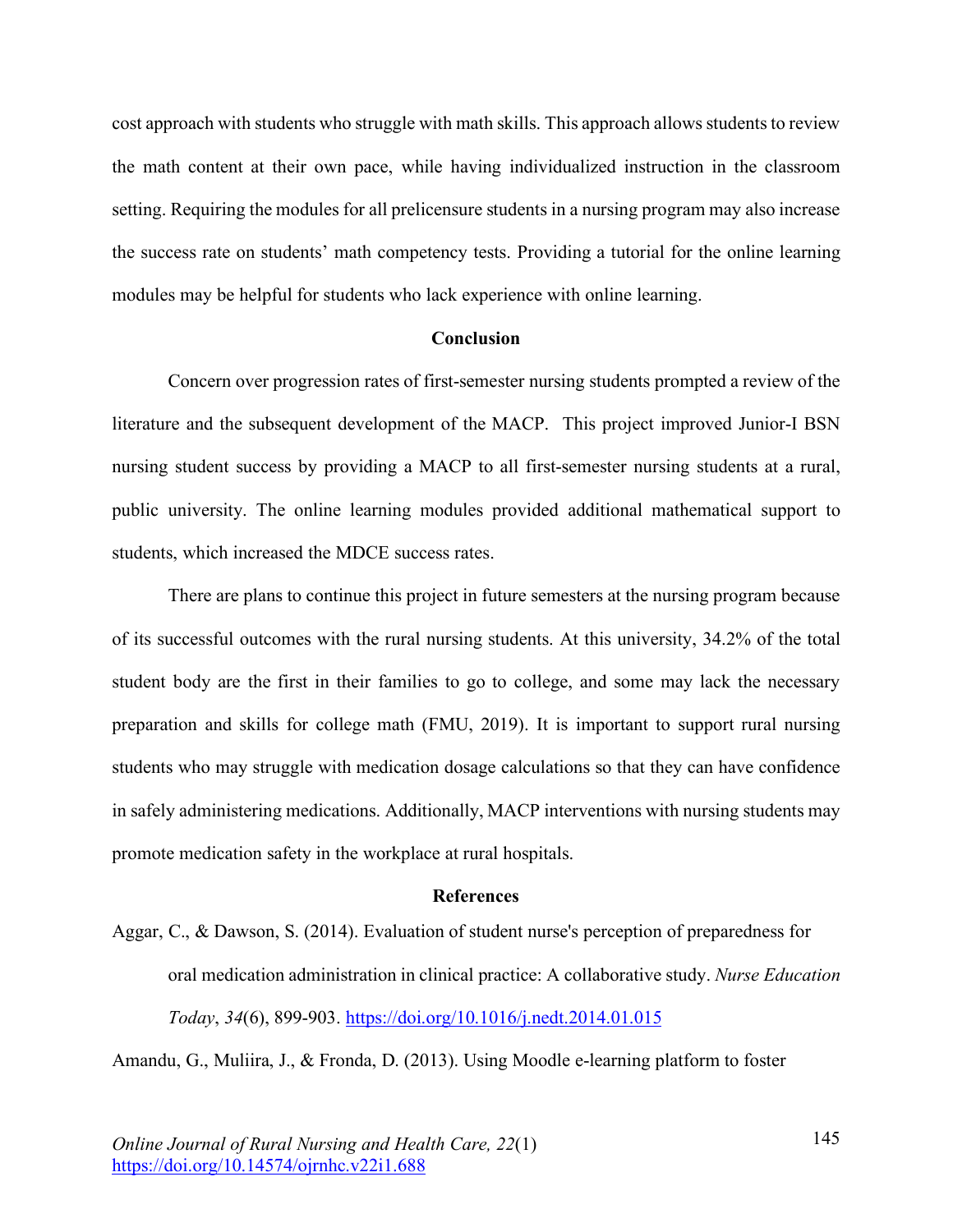student self-directed learning: Experiences with the utilization of the software in undergraduate nursing courses in a Middle Eastern university. *Social and Behavioral Sciences*, *93*(21), 677-683. https://doi.org/10.1016/j.sbspro.2013.09.260

- American Psychological Association (APA). (2021). *Socioeconomic status*. Retrieved from https://www.apa.org/topics/socioeconomic-status
- Area Health Education Consortium (AHEC). (2014). *Area health education consortium annual report* [PDF file]. Retrieved from https://dc.statelibrary.sc.gov/bitstream/handle/10827/ 17559/AHEC\_Annual\_Report\_2014.pdf?sequence=1&isAllowed=y
- Bagnasco, A., Galaverna, L., Aleo, G., Grugnetti, A. M., Rosa, F., & Sasso, L. (2016). Mathematical calculation skills required for drug administration in undergraduate nursing students to ensure patient safety: A descriptive study. *Nurse Education in Practice*, *16*(1), 33-39. https://doi.org/10.1016/j.nepr.2015.06.006
- Barbé, T., Kimble, L.P., Bellury, L.P., and Rubenstein, C. (2018). Predicting student attrition using social determinants: Implications for a diverse nursing workforce. *Journal of Professional Nursing,* 34(5),352-356. https://doi.org/10.1016/j.profnurs.2017.12.006
- Bumby, J. C. (2020). Evidence-based interventions for retention of nursing students: A review of the literature. *Nurse Educator*, *45*(6), 312-315. http://doi.org/10.1097/NNE.00000000 00000797
- Francis Marion University (16 August 2019). *Department of the nursing self-study report*. [printed copy]. Florence, SC.
- Harris, R., Rosenberg, L., & O'Rourke, M. (2014). Addressing the challenges of nursing student attrition. *Journal of Nursing Education*, *53*(1), 31-37. https://doi.org/10.3928/01484834- 20131218-03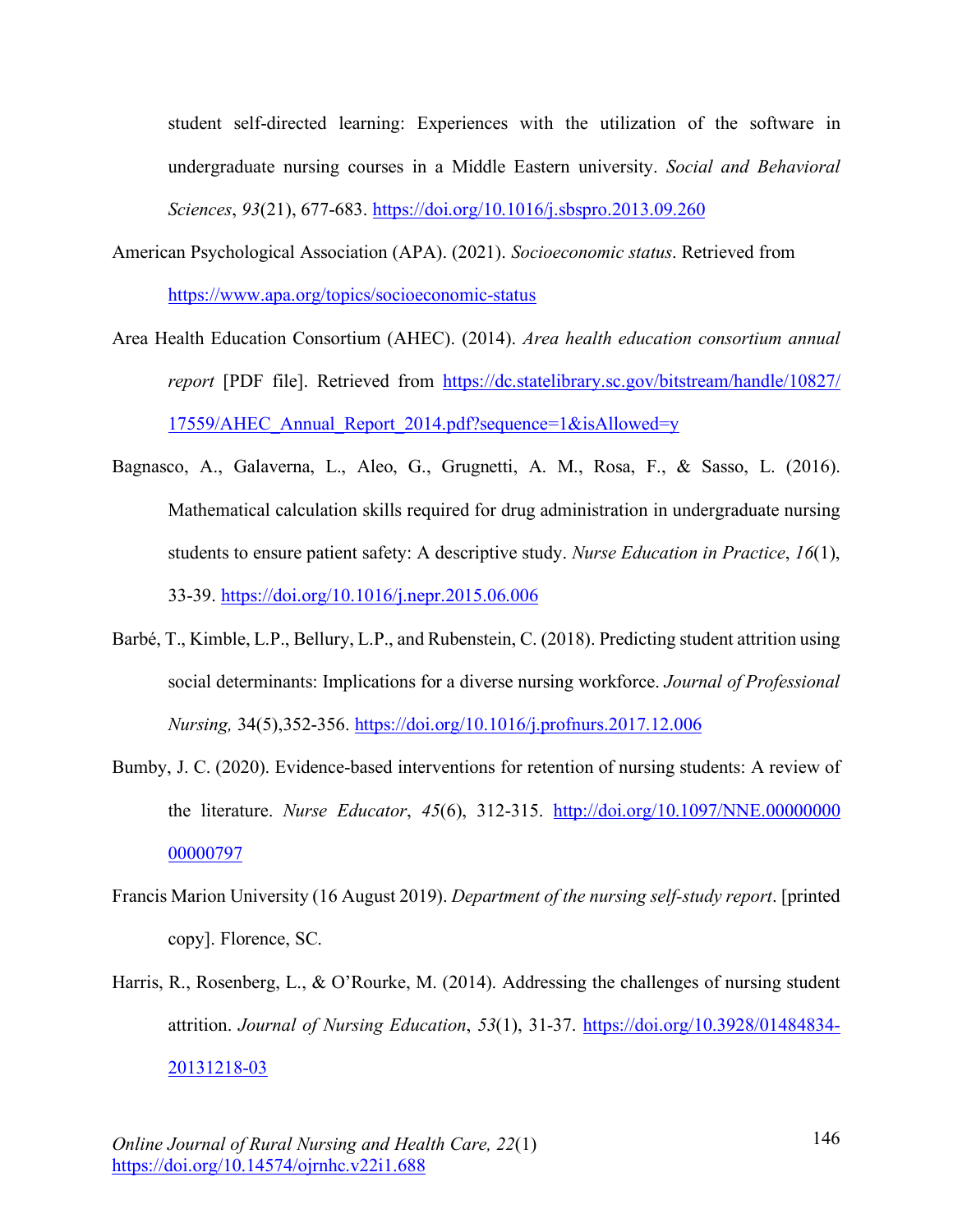- Hayes, C., Jackson D., Davidson P.M., Daly J., & Power T. (2017). Calm to chaos: Engaging undergraduate nursing students with the complex nature of interruptions during medication administration. *Journal of Clinical Nursing*, 26, 4839-4847. https://doi.org/10.1111/jocn .13866
- Health Resources Services Administration [HRSA]. (2020). *Defining rural populations*. Retrieved from: https://www.hrsa.gov/rural-health/about-us/definition/index.html
- Health Resources Services Administration [HRSA]. (2018). *List of rural counties and designated eligible census tracts in metropolitan counties*. Retrieved from: https://www.hrsa.gov/sites/default/files/hrsa/ruralhealth/resources/forhpeligibleareas.pdf
- Kelly, S. Koharchik, L., Henry, R., Cippel, M., Hardner, S., Kolesar, A., & Clark, B. (2018). An advanced medication administration experience to promote students' knowledge acquisition in the skill of administering medications. *Teaching and Learning in Nursing*, *13*(2), 104-107. https://doi.org/10.1016/j.teln.2017.12.002
- Lancia, L., Petrucci, C., Giorgi, F., Dante, A., & Cifone, M. (2013). Academic success or failure in nursing students: Results of a retrospective observational study. *Nurse Education Today*, *33*(12), 1501-1505. http://dx.doi.org/10.1016/j.nedt.2013.05.001
- Lee, S. & Quinn, B. (2019). Incorporating medication administration safety in undergraduate nursing education: A literature review. *Nursing Education Today*, *34*, 77-83. https://doi.org/10.1016/j.nedt.2018.11.004
- National Council of State Boards of Nursing. (2013). National nursing workforce survey of registered nurses. *Journal of Nursing Regulation*, *4*(2), 3-65. https://doi.org/10.1016/S2155-8256(15)30136-8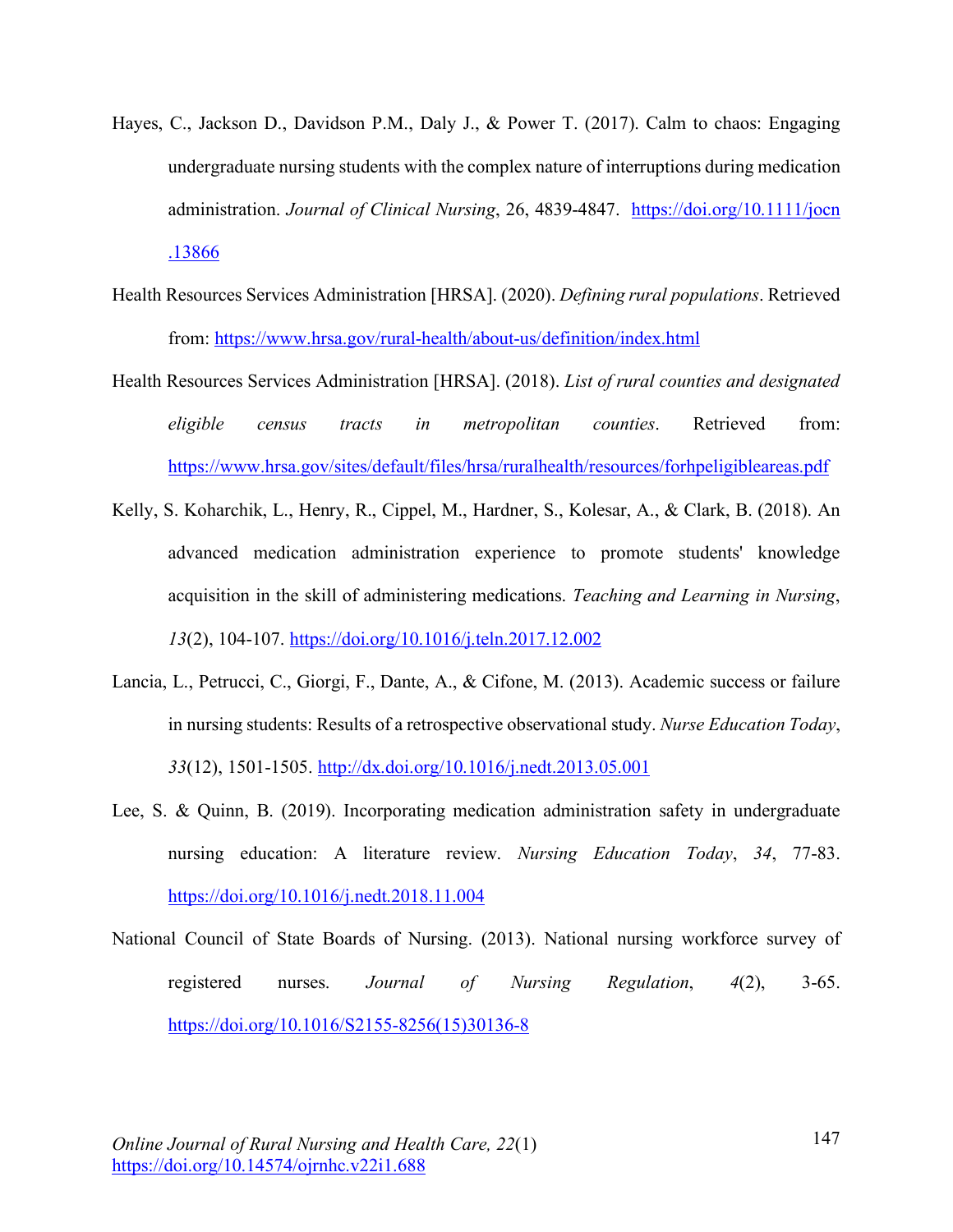National League for Nursing. (2014). *NLN biennial survey of schools of nursing*. Retrieved from http://www.nln.org/docs/default-source/newsroom/nursing-education-

statistics/percentage-of-students-over-age-30-by-program-type-2014.pdf?sfvrsn=0

- Ramjan, L., Stewart, L., Salamonson, Y., Morris, M., Armstrong, L., Sanchez, P., & Flannery, L. (2014). Identifying strategies to assist final semester nursing students to develop numeracy skills: A mixed-methods study. *Nurse Education Today*, *34*(3), 405-412. https://doi.org/10.1016/j.nedt.2013.03.017/
- Tabassum, N., Allana, S., Saeed, T., & Dias, J. M. (2015). Reported medication errors committed by undergraduate (four-year BScN) students at AKU-SoNaM, Karachi, Pakistan. *International Journal of Nursing Education*, *7*(3), 94-98. https://doi.org/10.5958/0974- 9357.2015.00142.7
- Tantillo, M., Marconi, M., Rideout, K., Anson, E., & Reifenstein, K. (2017). Creating a nursing student center for academic and professional success. *Journal of Nursing Education*, *56*(4), 235-239. https://doi.org/10.3928/01484834-20170323-09
- The University of Maryland. (2019). *Student success center*. Retrieved from https://www.nursing.umaryland.edu/student-life/student-success-center/
- U.S. Census Bureau. (2010). *2010 census urban and rural classification and urban area criteria*. Retrieved from: https://www.census.gov/programs-surveys/geography/guidance/geoareas/ urbanrural/2010urban-rural.html
- U.S. Census Bureau. (2015a). *Educational attainment in the U.S.* Retrieved from https://www.census.gov/data/tables/2015/demo/education-attainment/p20-578.html
- U.S. Census Bureau. (2015b). *Population characteristics*. Retrieved from https://www.census.gov/quickfacts/fact/table/US/PST045218